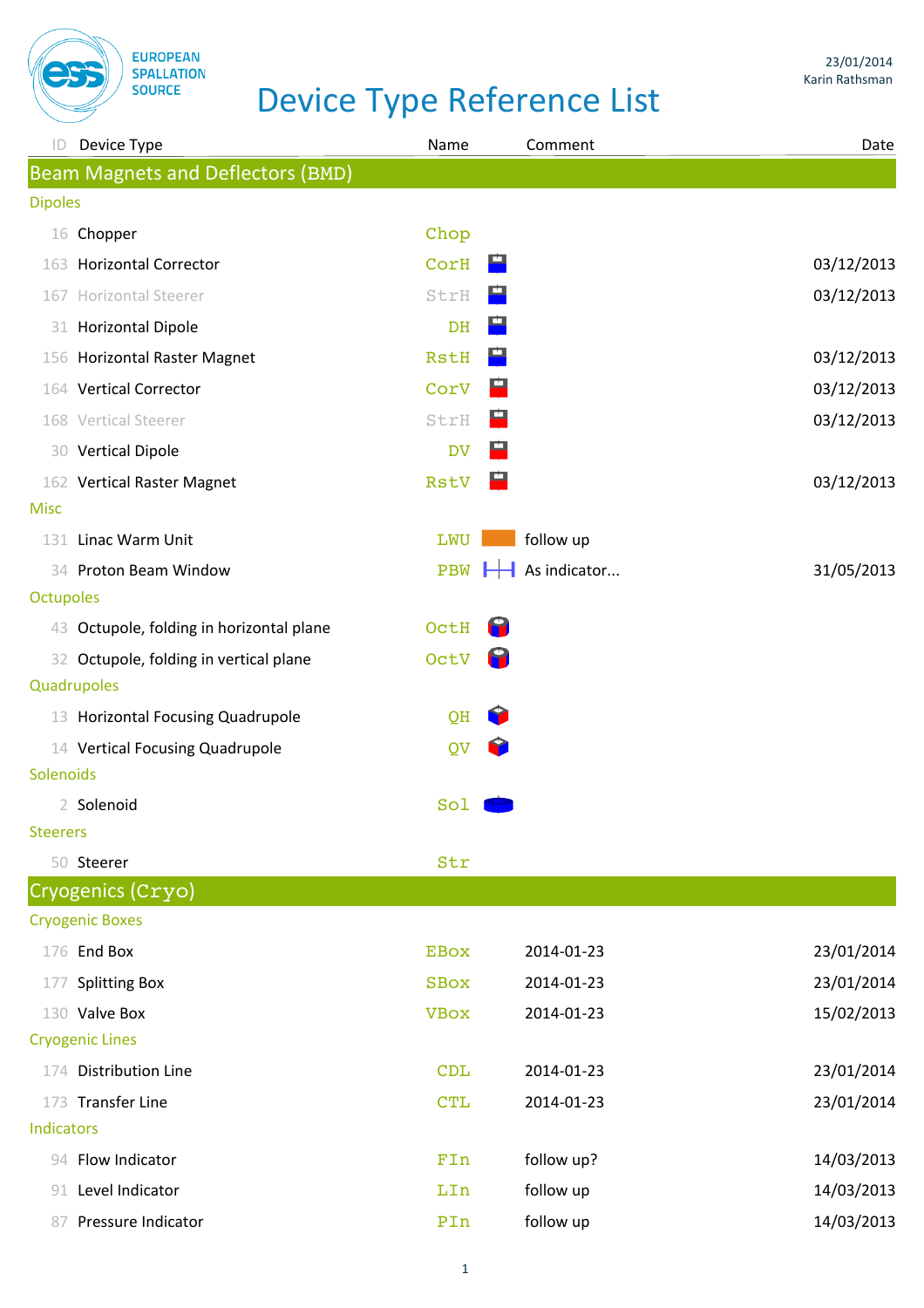| ID              | Device Type                                      | Name        | Comment                                | Date       |
|-----------------|--------------------------------------------------|-------------|----------------------------------------|------------|
| 80              | Temperature Indicator                            | TIn         | follow up?                             | 14/03/2013 |
| <b>Misc</b>     |                                                  |             |                                        |            |
| 121             | Absorber                                         | Abs         | follow up                              | 11/04/2013 |
| 122             | Adsorber                                         | Ads         | follow up                              | 11/04/2013 |
| 123             | Compressor                                       | Cmp         | follow up                              | 11/04/2013 |
|                 | 124 Fan                                          | Fan         | follow up                              | 11/04/2013 |
|                 | 125 Filter                                       | Flt         | follow up                              | 11/04/2013 |
|                 | 129 High Efficiency Particulate Arresting Filter | <b>HEPA</b> | Specific. Follow up                    | 11/04/2013 |
| 127             | <b>Heat Exchanger</b>                            | HX          | follow up                              | 11/04/2013 |
|                 | 128 Heat Pump                                    | HPmp        | follow up                              | 11/04/2013 |
|                 | 126 Heater                                       | Htr         |                                        | 11/04/2013 |
| <b>Sensors</b>  |                                                  |             |                                        |            |
|                 | 92 Flow Sensor                                   | FSn         | follow up                              | 14/03/2013 |
| 89              | Level Sensor                                     | LSn         | follow up                              | 14/03/2013 |
| 96              | <b>Position Sensor</b>                           | PzSn        | follow up                              | 14/03/2013 |
|                 | 84 Pressure Sensor                               | PSn         | Is it a pressure transmitter?? 2014-01 | 14/03/2013 |
| 81              | <b>Temperature Sensor</b>                        | TSn         | 2014-01-23                             | 14/03/2013 |
| <b>Switches</b> |                                                  |             |                                        |            |
|                 | 79 Flow Switch                                   | <b>FSw</b>  | follow up                              | 14/03/2013 |
| 77              | Limit Switch                                     | LSw         | Follow up                              | 14/03/2013 |
| <b>Valves</b>   |                                                  |             |                                        |            |
|                 | 66 Cryogenic Control Valve                       | CCV         | 2014-01-23                             | 23/01/2014 |
| 172             | Dumping Check Valve                              | <b>DChV</b> | 2014-01-23                             | 23/01/2014 |
| 70              | <b>Manual Valve</b>                              | <b>MV</b>   | Follow up                              | 14/03/2013 |
| 67              | <b>Pressure Safety Valve</b>                     | <b>PSV</b>  | 2014-01-23                             | 14/03/2013 |
| 171             | Shut off Check Valve                             | SChV        | 2014-01-23                             | 23/01/2014 |
| 69              | Vacuum Insulation Safety Valve                   | <b>VISV</b> | 2014-01-23                             | 23/01/2014 |
|                 | 170 Warm Control Valve                           | <b>WCV</b>  | 2014-01-23                             | 23/01/2014 |
|                 | Electromagnetic Resonators (EMR)                 |             |                                        |            |
| <b>Misc</b>     |                                                  |             |                                        |            |
|                 | 15 Cavity                                        | HE<br>Cav   |                                        |            |
|                 | 146 Buncher                                      | E E<br>Gap  | specific follow up                     |            |
|                 | 161 Elliptical cavity high beta                  | EE<br>CavH  | Instrument list                        |            |
| 147             | Elliptical cavity medium beta                    | CavM        | Instrumentlist<br>Е                    |            |
|                 | 160 Spoke Cavity                                 | CavS        | instrumentlist<br>Б                    |            |
|                 | 23 Cryo Module                                   | Cmd         |                                        |            |
|                 | 158 Elliptical Cryo Module                       | Cmd4        | from instrument list                   |            |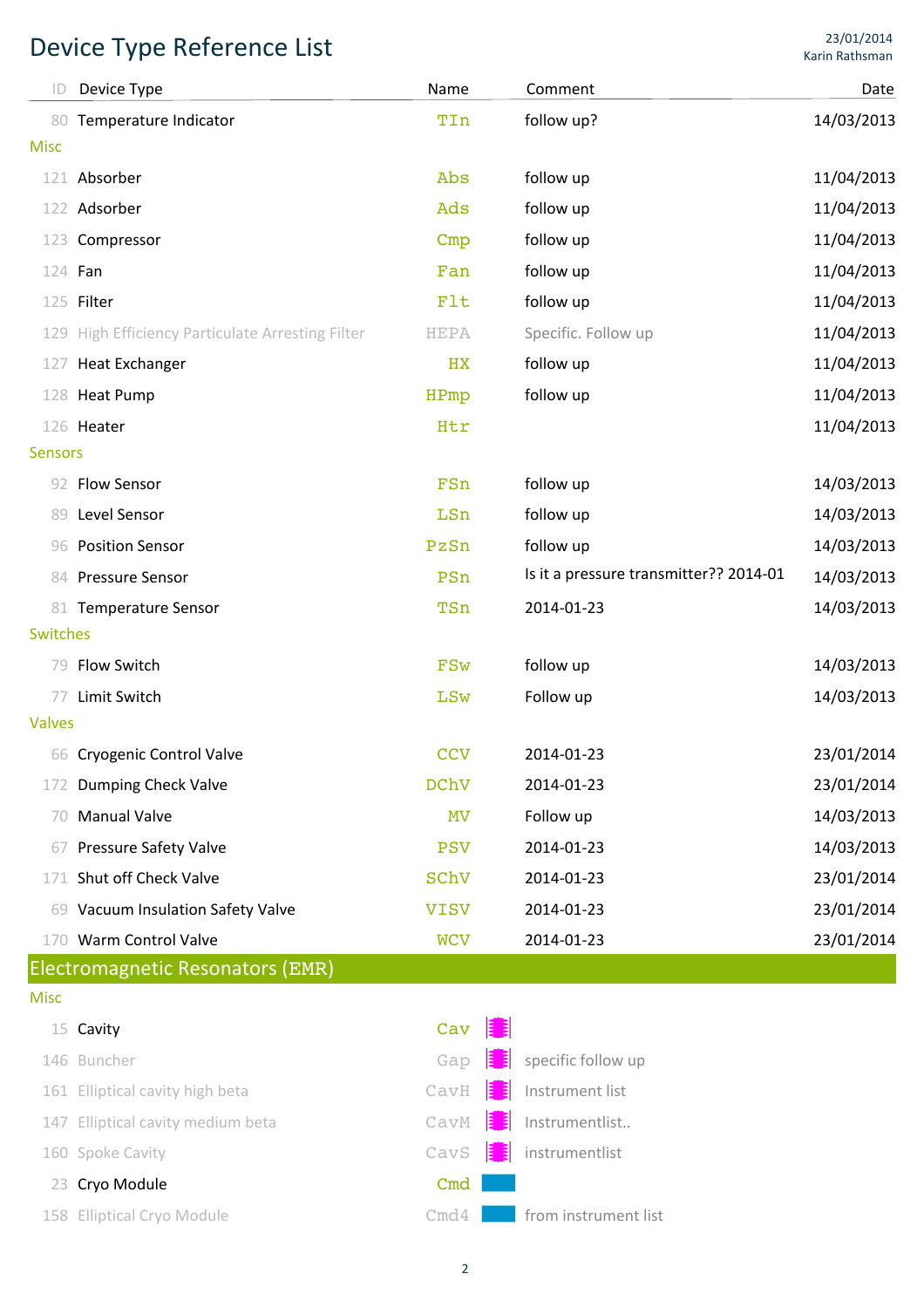| ID                 | Device Type                       | Name                |                       | Comment                             | Date       |
|--------------------|-----------------------------------|---------------------|-----------------------|-------------------------------------|------------|
|                    | 159 Spoke Cryo Module             | Cmd2                |                       | from instrument list                |            |
|                    | 54 DTL Tank                       | Tnk                 |                       |                                     |            |
|                    | 62 RFQ Module                     | Mdl                 |                       | follow up                           | 31/05/2013 |
|                    | 145 Warm Intersection Cryo        | <b>WIC</b>          |                       | follow up                           |            |
|                    | Proton Beam Instrumentation (PBI) |                     |                       |                                     |            |
| <b>Collimators</b> |                                   |                     |                       |                                     |            |
|                    | 11 Collimator                     | $\text{Coll}$       |                       |                                     |            |
|                    | 3 Slit                            | Slit                |                       |                                     |            |
| <b>Diagnostics</b> |                                   |                     |                       |                                     |            |
|                    | 1 Beam Current Monitor            | <b>BCM</b>          | $\bullet$             |                                     |            |
|                    | 21 Beam Loss Monitor              | <b>BLM</b>          | $\circledcirc$        |                                     |            |
|                    | 36 Fast Beam Loss Monitor         | FBLM                | $\circ$               | <b>Specific Device</b>              | 31/05/2013 |
| 9                  | <b>Beam Position Monitor</b>      | $BPM$ -             |                       |                                     |            |
| 10                 | <b>Bunch Shape Monitor</b>        | BSM H               |                       |                                     |            |
| 38                 | <b>Emittance Monitor</b>          | Emit                |                       |                                     |            |
| 20                 | <b>Energy Degrader</b>            | EDgr                |                       |                                     |            |
|                    | 5 Grid                            | Grid $\boxplus$     |                       |                                     |            |
| 39.                | <b>Halo Monitor</b>               | Halo <b>O</b>       |                       |                                     |            |
| 40                 | Thermocouple                      | T <sub>C</sub>      |                       | $\bullet$ is a kind of halo monitor | 31/05/2013 |
| 35                 | Imaging System                    | Imq                 |                       |                                     |            |
| 6                  | Monochromator                     | Mnch                |                       |                                     |            |
|                    | 37 Neutron Loss Monitor           | NLM                 |                       |                                     |            |
|                    | 24 Non-invasive profile monitor   | $NPM$ $\rightarrow$ |                       |                                     |            |
|                    | 19 Ionization Profile Monitor     | IPM                 | $\rightarrow$         | is a kind of NPM                    | 31/05/2013 |
|                    | 12 Luminescence Profile Monitor   | LPM                 |                       | $\mathbf{E}$ is a kind of NPM       | 31/05/2013 |
|                    | 7 View Port                       | VPrt                |                       |                                     |            |
|                    | 8 Wire Scanner                    | <b>WS</b>           | $\blacktriangleright$ |                                     |            |
| <b>Dumps</b>       |                                   |                     |                       |                                     |            |
|                    | 33 Beam Stop                      | Stop                |                       |                                     |            |
| 17                 | Chopper Dump                      | ChpDm               |                       |                                     |            |
|                    | 4 Faraday Cup                     | FC                  |                       | Is in principle a beam stop         | 31/05/2013 |
| 44                 | <b>Target Wheel</b>               | Tgt                 |                       | As indicator                        | 31/05/2013 |
|                    | 45 Tuning dump                    | TDmp                |                       | As indicator                        | 31/05/2013 |
| <b>Misc</b>        |                                   |                     |                       |                                     |            |
| 26                 | Beam Box                          | <b>BBOX</b>         |                       |                                     |            |
|                    | 41 Radiation Blockers             | <b>RadBl</b>        |                       |                                     |            |
|                    | Tracewin Commands (TWC)           |                     |                       |                                     |            |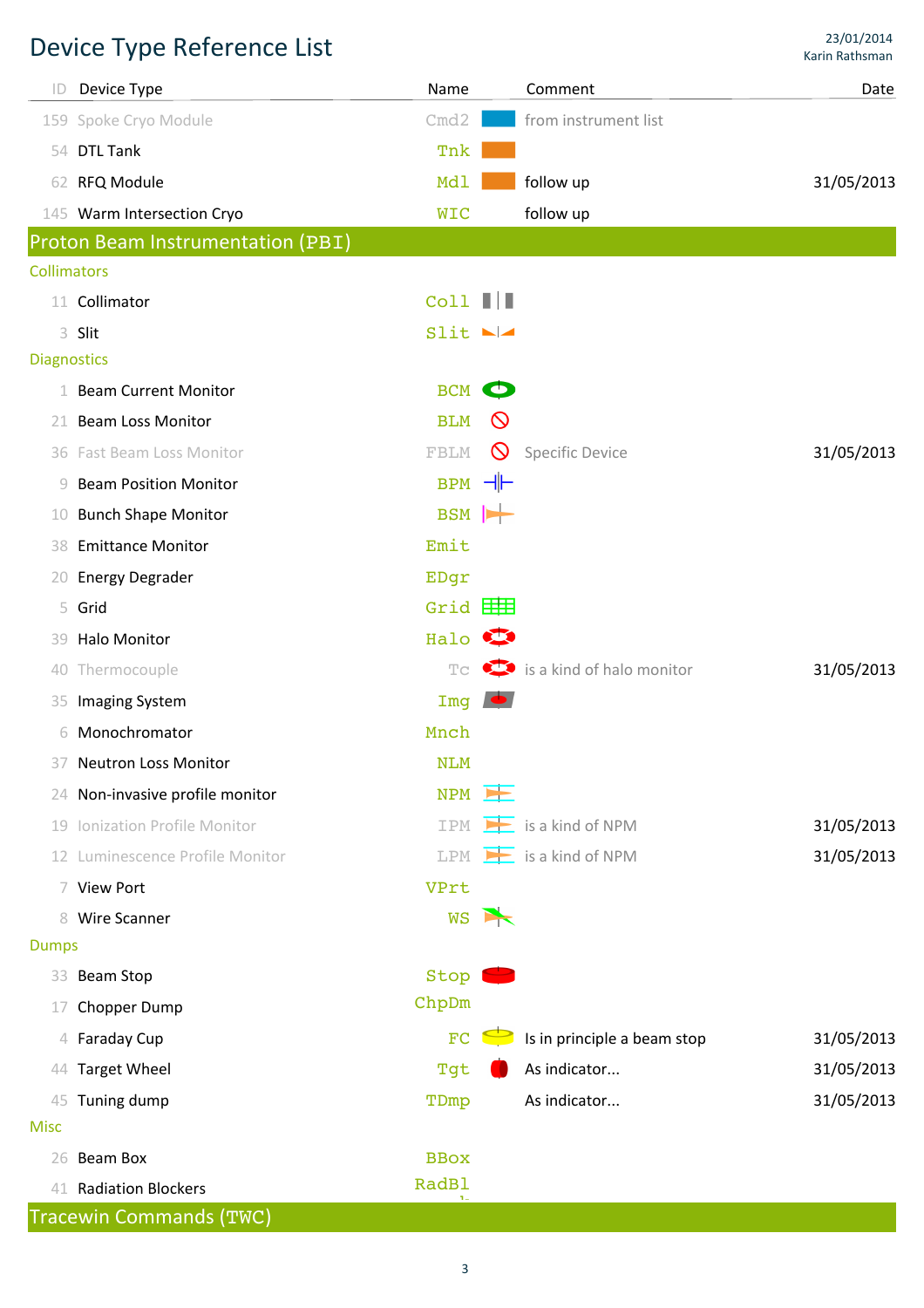|                    | Device Type Reference List    |              |                             | Karin Rathsman |
|--------------------|-------------------------------|--------------|-----------------------------|----------------|
| ID                 | Device Type                   | Name         | Comment                     | Date           |
| <b>Misc</b>        |                               |              |                             |                |
|                    | 134 Cell                      | Cell         |                             |                |
|                    | 148 DTL cell                  | DCell        |                             |                |
|                    | 149 RFQ cell                  | <b>RCell</b> |                             |                |
|                    | 133 Drift                     | Drft         |                             |                |
|                    | 135 Edge                      | Edge         |                             |                |
|                    | 136 End command               | End          |                             |                |
|                    | 165 Error Bend CPL Stat       | <b>EBCS</b>  |                             |                |
|                    | 166 Error Quad CPL Stat       | <b>EQCS</b>  |                             |                |
|                    | 153 Field Map                 | FMap         |                             |                |
| 137                | Frequency                     | Freq         |                             |                |
|                    | 138 Lattice                   | Lat          |                             |                |
|                    | 139 Lattice End               | LatEn        |                             |                |
| 140                | Match Fam Foc                 | MaFaF        |                             |                |
|                    | 132 Match Fam Grad            | MaFaG        |                             |                |
|                    | 169 Plot DST                  | PDST         | follow up                   |                |
| 157                | RFQ Gap                       | RGap         |                             |                |
|                    | 155 RFQ Gap RMS FFS           | <b>RGRF</b>  |                             |                |
|                    | 141 Set Achromat              | SetAc        |                             |                |
|                    | 142 Space Charge Compensation | SpChC        |                             |                |
|                    | 143 Start Achromat            | StrAc        |                             |                |
|                    | 152 Superpose Map             | SMap         |                             |                |
|                    | 154 Twoterms                  | TTerm        |                             |                |
|                    | Vacuum (Vac)                  |              |                             |                |
| <b>Controllers</b> |                               |              |                             |                |
|                    | 108 Fast Valve Controller     | <b>FVC</b>   | follow up                   | 14/03/2013     |
| 111                | Gauge Controller              | GC           | follow up                   | 14/03/2013     |
| 109                | Ion Pump Controller           | <b>IPC</b>   |                             | 14/03/2013     |
|                    | 110 Turbo Pump Controller     | TMPC         | follow up                   | 14/03/2013     |
| <b>Filters</b>     |                               |              |                             |                |
|                    | 112 Vent Filter               | VF           | follow up                   | 14/03/2013     |
| <b>Misc</b>        |                               |              |                             |                |
|                    | 28 Electrostatic Preciptator  | EP           | ???? Verification needed    |                |
| <b>Pumps</b>       |                               |              |                             |                |
|                    | 51 Ion Pump                   | $_{\rm IP}$  | Changed from pmp. follow up | 14/03/2013     |
| 27                 | Neg pump                      | <b>NP</b>    | Changed from NEG. follow up | 14/03/2013     |
| 100                | <b>Scroll Pump</b>            | SP           | follow up                   | 14/03/2013     |

23/01/2014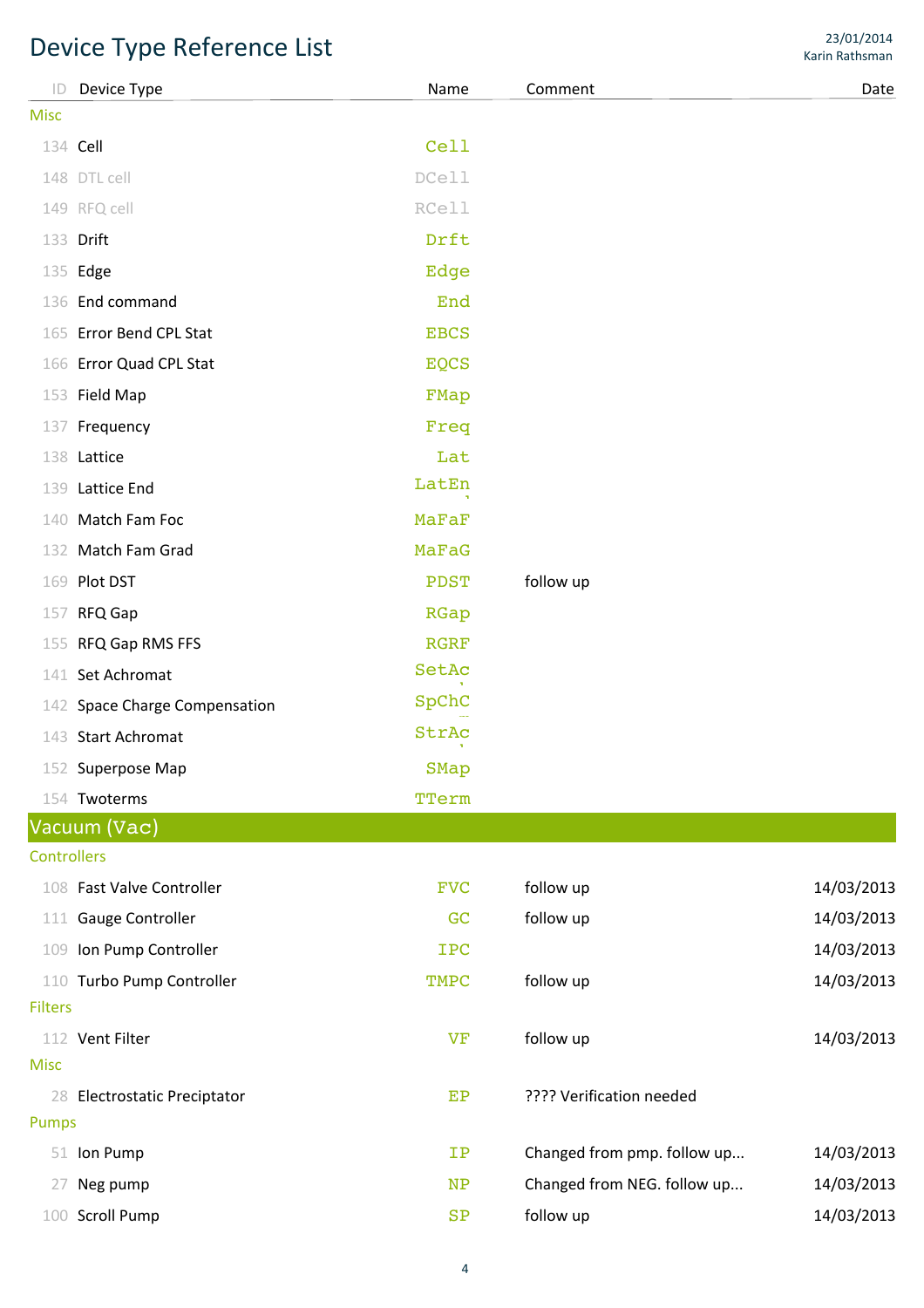| ID              | Device Type                                      | Name        | Comment                | Date       |
|-----------------|--------------------------------------------------|-------------|------------------------|------------|
| 101             | <b>Turbomolecular Pump</b>                       | TMP         | follow up TPmp?        | 14/03/2013 |
| <b>Sensors</b>  |                                                  |             |                        |            |
| 97              | <b>Gold Cathode Gauge</b>                        | GCG         | follow up              | 14/03/2013 |
| 99              | <b>Penning Gauge</b>                             | PG          | follow up              | 14/03/2013 |
|                 | 98 Thermal Couple Gauge                          | TC          | follow up              | 14/03/2013 |
| <b>Switches</b> |                                                  |             |                        |            |
| 76              | Limit Switch                                     | LSw         | Follow up              | 14/03/2013 |
| <b>Valves</b>   |                                                  |             |                        |            |
| 29              | <b>Fast Valve</b>                                | <b>FV</b>   | Follow up?             | 14/03/2013 |
| 25              | <b>Gate Valve</b>                                | GV<br>- 8   | Change to PGV????      |            |
| 72              | <b>Manual Vent Valve</b>                         | <b>MVV</b>  | Follow up              | 14/03/2013 |
| 71              | <b>Pneumatic Gate Valve</b>                      | <b>PGV</b>  |                        | 14/03/2013 |
| 73              | <b>Pneumatic Vent Valve</b>                      | <b>PVV</b>  | Follow up?             | 14/03/2013 |
| 75              | Sector Gate Valve                                | <b>SGV</b>  | Follow up?             | 14/03/2013 |
|                 | 74 Solenoid Vent Valve                           | <b>SVV</b>  | Follow up?             | 14/03/2013 |
|                 | <b>Water Cooling (WtrC)</b>                      |             |                        |            |
| Indicators      |                                                  |             |                        |            |
| 93              | Flow Indicator                                   | FIn         | follow up              | 14/03/2013 |
| 90              | Level Indicator                                  | LIn         | follow up              | 14/03/2013 |
| 86              | Pressure Indicator                               | PIn         | follow up              | 14/03/2013 |
| 83              | Temperature Indicator                            | TIn         | follow up              | 14/03/2013 |
| <b>Misc</b>     |                                                  |             |                        |            |
|                 | 113 Absorber                                     | Abs         | follow up              | 11/04/2013 |
|                 | 114 Adsorber                                     | Ads         | follow up              | 11/04/2013 |
|                 | 115 Compressor                                   | Cmp         | follow up              | 11/04/2013 |
| 116 Fan         |                                                  | Fan         | follow up              | 11/04/2013 |
|                 | 117 Filter                                       | Flt         | follow up              | 11/04/2013 |
|                 | 120 High Efficiency Particulate Arresting Filter | <b>HEPA</b> | Is a filter. Follow up | 11/04/2013 |
| 56              | <b>Heat Exchanger</b>                            | HX          |                        | 11/04/2013 |
| 119             | <b>Heat Pump</b>                                 | HPmp        | follow up              | 11/04/2013 |
|                 | 118 Heater                                       | Htr         | follow up              | 11/04/2013 |
|                 | 55 Pump                                          | Pmp         |                        | 11/04/2013 |
| 59              | <b>Water Treatment Units</b>                     | <b>WTU</b>  |                        | 04/04/2013 |
| <b>Sensors</b>  |                                                  |             |                        |            |
| 61              | <b>Flow Sensor</b>                               | FSn         | follow up              | 14/03/2013 |
| 88              | Level Sensor                                     | LSn         | follow up              | 14/03/2013 |
|                 | 95 Position Sensor                               | PzSn        | follow up              | 14/03/2013 |